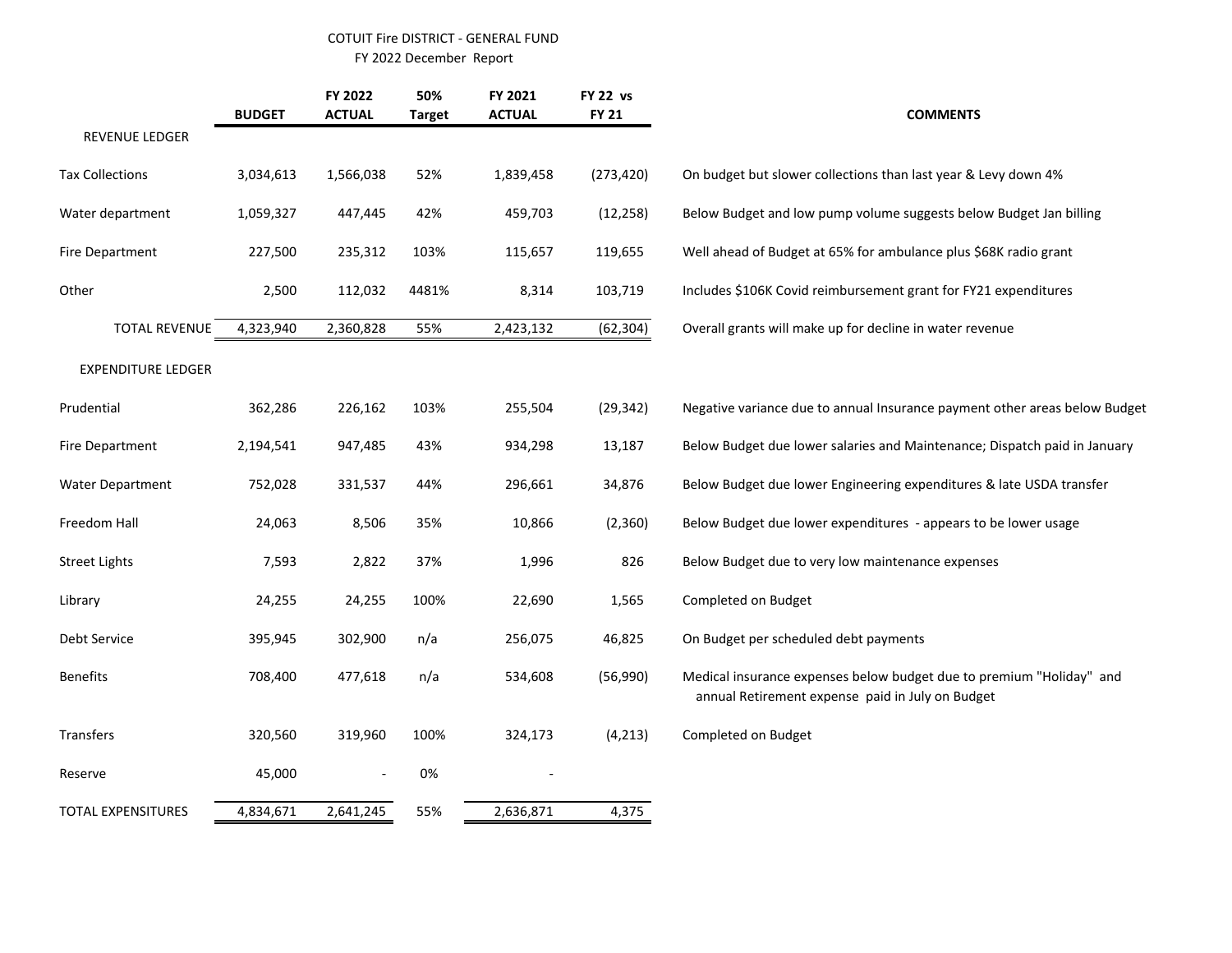## Cotuit Fire District - All Funds December-21  **SPECIAL ARTICLE STATUS**

| <b>DESCRIPTION</b><br>(Authorizing ADM Year and Article) | <b>BEGINING</b><br><b>BALANCE</b> | <b>May 2021 ADM</b><br><b>Additions</b> | FY 2022<br><b>EXPENDITED</b> | <b>BALANCE</b> | <b>STATUS</b>                                                         |
|----------------------------------------------------------|-----------------------------------|-----------------------------------------|------------------------------|----------------|-----------------------------------------------------------------------|
| <b>Carry -Over Articles</b>                              |                                   |                                         |                              |                |                                                                       |
| Space Needs Study (2017-13)                              | 11,562                            | 31,125                                  |                              |                | 42,687 Available                                                      |
| Water Dept Security System (2015-19)                     | 42,975                            |                                         | 8,131                        |                | 34,844 In Process                                                     |
| Fire Station Repairs (2020-7)                            | 40,695                            |                                         | 14,297                       |                | 26,398 In Process                                                     |
| Water Tank balance (2015-various)                        | 312,634                           |                                         |                              |                | 312,634 \$180K available for 10 year project; \$132K for 30+ yr. only |
| <b>New Articles from May ADM</b>                         | 407,866                           | 31,125                                  | 22,428                       | 416,563        |                                                                       |
| Back-up Ambulance (2021-6)                               |                                   | 65,000                                  |                              |                | 65,000 Pending                                                        |
| Replace Deputy Chief's vehicle (2021-7)                  |                                   | 48,000                                  |                              |                | (48,000) Delivered awaiting bill for purchase                         |
| Transfer of School Property (2021-16)                    |                                   | 45,000                                  |                              |                | (45,000) School Property Acquisition and 1 year Maintenance           |
| Cost Studies and maintenance (2021-17)                   |                                   | 207,500                                 |                              |                | (207,500) Evaluation of alternate use costs for School Property       |
| <b>TOTAL</b>                                             | 407,866                           | 396,625                                 | 22,428                       | 181,063        |                                                                       |
| <b>USDA Maintenance Reserve</b>                          | 34,221                            |                                         | 275                          |                | 33,946 Perpetual Reserve, \$15.5K transfer from Operations pending    |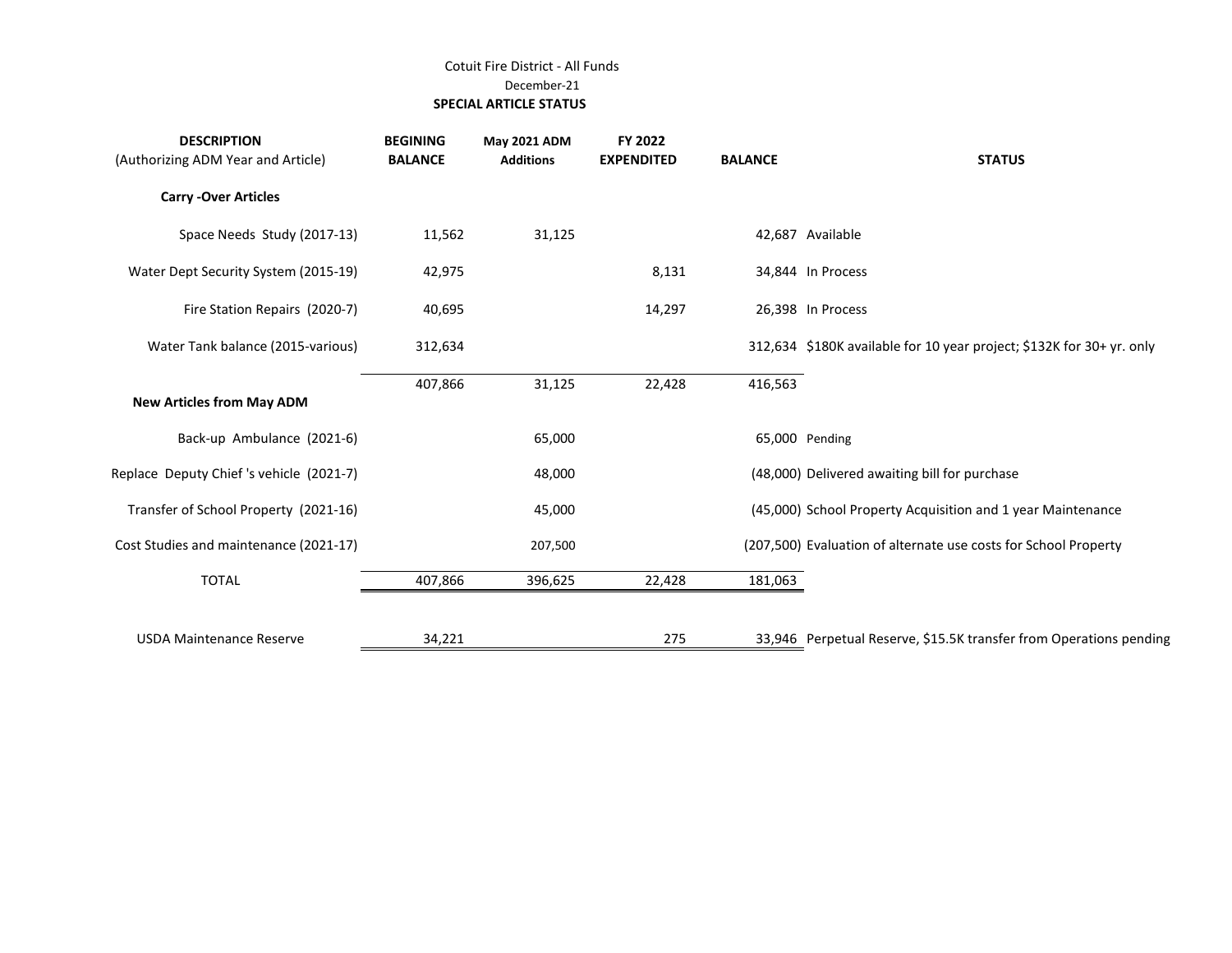## COTUIT Fire DISTRICT - GENERAL FUND

FY 2022 December Report

|                            |               | FY 2022       | 50%           | FY 2021       | <b>FY 22 VS</b> |                                                                |
|----------------------------|---------------|---------------|---------------|---------------|-----------------|----------------------------------------------------------------|
|                            | <b>BUDGET</b> | <b>ACTUAL</b> | <b>Target</b> | <b>ACTUAL</b> | <b>FY 21</b>    | <b>COMMENTS</b>                                                |
| PRUDENTIAL                 |               |               |               |               |                 |                                                                |
| <b>Salaries</b>            | 111,200       | 47,644        | 43%           | 60,209        |                 | (12,565) On Budget & below last year                           |
| Insurance                  | 150,000       | 148,740       | 99%           | 138,867       |                 | 9,873 On Budget                                                |
| Refinancing cost           | 0             | 0             | 0%            | 43,213        | (43, 213)       |                                                                |
| <b>Other Expenses</b>      | 101,086       | 29,778        | 29%           | 29,232        |                 | 546 Well below budget, \$15K Audit fee pending.                |
|                            | 362,286       | 226,162       | 62%           | 271,521       | (45, 359)       |                                                                |
| FIRE DEPARTMENT            |               |               |               |               |                 |                                                                |
| Salaries                   | 1,832,910     | 813,013       | 44%           | 733,371       |                 | 79,642 Below Budget, retirement of Chief & Deputy              |
| Expenses                   | 361,631       | 134,472       | 37%           | 145,644       |                 | (11,172) Well below budget, \$37K Dispatch fee paid in January |
|                            | 2,194,541     | 947,485       | 43%           | 879,015       | 68,470          | and maintenance costs at 20% of Budget                         |
| WATER DEPARTMENT           |               |               |               |               |                 |                                                                |
| Salaries                   | 375,029       | 170,993       | 46%           | 177,997       |                 | (7,004) Just below Budget with low OT                          |
| Expenses                   | 376,999       | 160,544       | 43%           | 150,284       |                 | 10,260 Below Budget primarily due to low Engineering costs     |
|                            | 752,028       | 331,537       | 44%           | 328,281       | 3,256           |                                                                |
| FREEDOM HALL               |               |               |               |               |                 |                                                                |
| Salaries                   | 3,759         | 2,314         | 62%           | 0             |                 | 2,314 Above Budget which was level funded                      |
| Expenses                   | 20,304        | 6,192         | 30%           | 5,838         | 354             | Below budget across the board except HVAC & Alarms             |
|                            | 24,063        | 8,506         | 35%           | 5,838         | 2,668           |                                                                |
| <b>STREET LIGHTS</b>       |               |               |               |               |                 |                                                                |
| Electricity                | 5,100         | 2,229         | 44%           | 1,873         | 356             | <b>Below Budget</b>                                            |
| Maintenance                | 2,493         | 593           | 24%           | 239           | 354             | Well below budget                                              |
|                            | 7,593         | 2,822         | 37%           | 2,112         | 710             |                                                                |
| <b>DEBT SERVICE</b>        |               |               |               |               |                 |                                                                |
| Long Term principal        | 282,632       | 230,000       | 81%           | 100,000       |                 | 130,000 On Budget per schedule of debt service                 |
| Long Term interest         | 113,263       | 72,900        | 64%           | 39,750        |                 | 33,150 On Budget per schedule of debt service                  |
| Short Term principal       | 0             |               | 0%            | 284500        |                 | (284,500) Savings over FY21 from Re-financing                  |
| <b>Short Term interest</b> | 0             |               | 0%            | 19,292        |                 | (19,292) Savings over FY21 from Re-financing                   |
| Refinancing addition       | 50            | 0             | 0%            | 685,500       |                 | (685,500) Savings over FY21 from Re-financing                  |
|                            | 395,945       | 302,900       | 77%           | 1,129,042     | (826, 142)      |                                                                |
| <b>BENEFITS</b>            |               |               |               |               |                 |                                                                |
| <b>Health insurance</b>    | 323,000       | 125,022       | 39%           | 178,660       |                 | (53,638) Below Budget due to premium "Holiday" from CCMHG      |
| Life & Dental Ins          | 20,000        | 6,853         | 34%           | 9,874         |                 | (3,021) Below Budget due to premium "Holiday" from CCMHG       |
| Med Ins stipend option     | 42,530        | 22,880        | 54%           | 21,469        |                 | 1,411 on Budget                                                |
| Retirement                 | 322,870       | 322,863       | 100%          | 332,441       |                 | (9,578) on Budget                                              |
|                            | 708,400       | 477,618       | 67%           | 542,444       | (64, 826)       |                                                                |
| TRANSFERS                  |               |               |               |               |                 |                                                                |
| <b>OPEB Trust</b>          | 239,600       | 239,000       | 100%          | 239,000       |                 | 0 on Budget                                                    |
| Stabilization              | 35,000        | 35,000        | 100%          | 25,000        |                 | 10,000 on Budget                                               |
| <b>WD Stabilization</b>    | 45,960        | 45,960        | 100%          | 0             |                 | 45,960 on Budget                                               |
|                            | 320,560       | 319,960       | 100%          | 264,000       | 55,960          |                                                                |